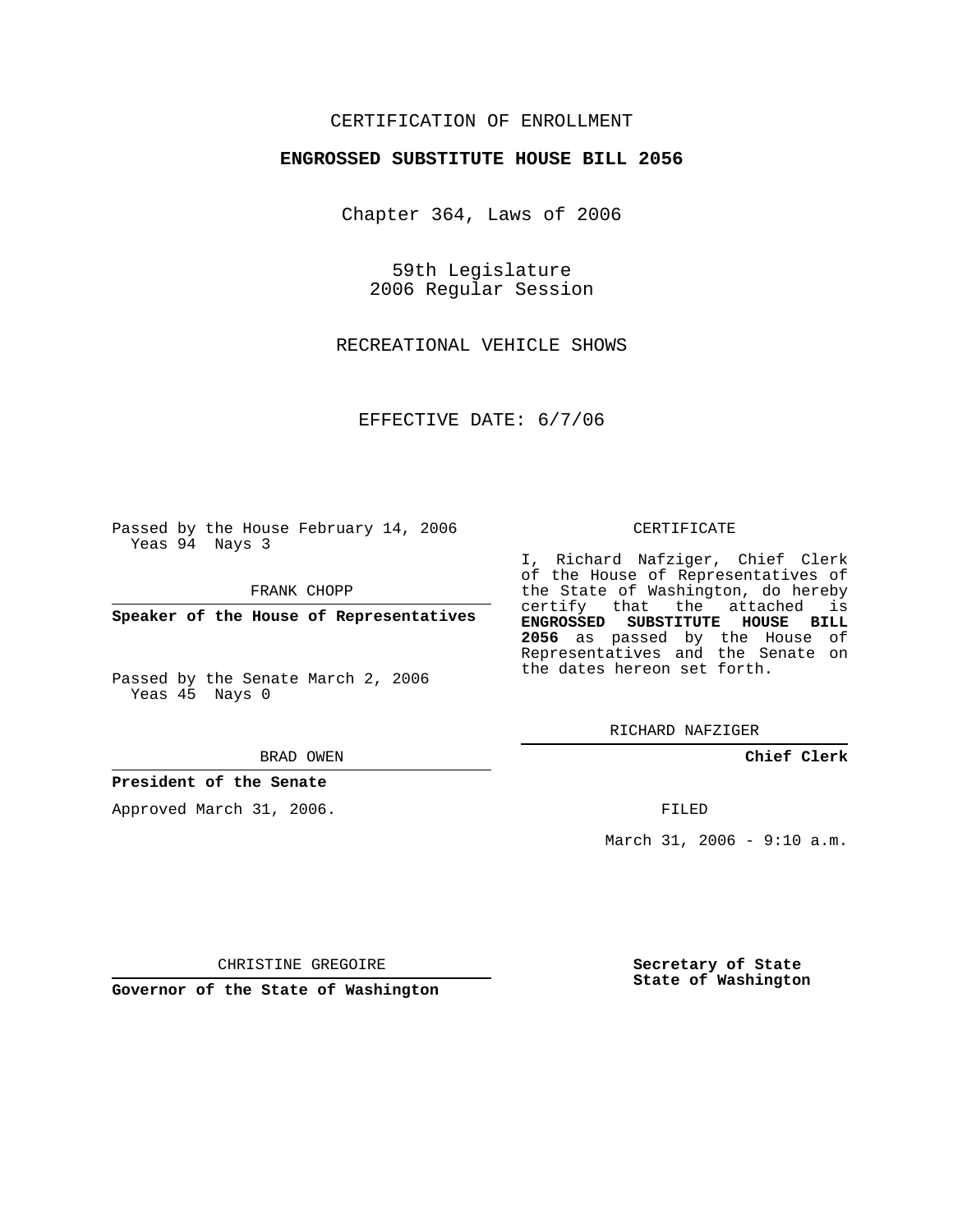# **ENGROSSED SUBSTITUTE HOUSE BILL 2056** \_\_\_\_\_\_\_\_\_\_\_\_\_\_\_\_\_\_\_\_\_\_\_\_\_\_\_\_\_\_\_\_\_\_\_\_\_\_\_\_\_\_\_\_\_

\_\_\_\_\_\_\_\_\_\_\_\_\_\_\_\_\_\_\_\_\_\_\_\_\_\_\_\_\_\_\_\_\_\_\_\_\_\_\_\_\_\_\_\_\_

Passed Legislature - 2006 Regular Session

**State of Washington 59th Legislature 2005 Regular Session**

**By** House Committee on Commerce & Labor (originally sponsored by Representatives Conway and Wood)

READ FIRST TIME 03/07/05.

 AN ACT Relating to recreational vehicle shows; amending RCW 46.70.011; and adding a new section to chapter 46.70 RCW.

BE IT ENACTED BY THE LEGISLATURE OF THE STATE OF WASHINGTON:

- **Sec. 1.** RCW 46.70.011 and 2001 c 272 s 2 are each amended to read as follows:
- 

As used in this chapter:

 (1) "Vehicle" means and includes every device capable of being moved upon a public highway and in, upon, or by which any persons or property is or may be transported or drawn upon a public highway, excepting devices moved by human or animal power or used exclusively upon stationary rails or tracks.

 (2) "Motor vehicle" means every vehicle which is self-propelled and every vehicle which is propelled by electric power obtained from overhead trolley wires, but not operated upon rails, and which is required to be registered and titled under Title 46 RCW, Motor Vehicles.

 (3) "Recreational vehicle" means a travel trailer, motor home, 18 truck camper, or camping trailer that is primarily designed and used as 19 temporary living quarters, is either self-propelled or mounted on or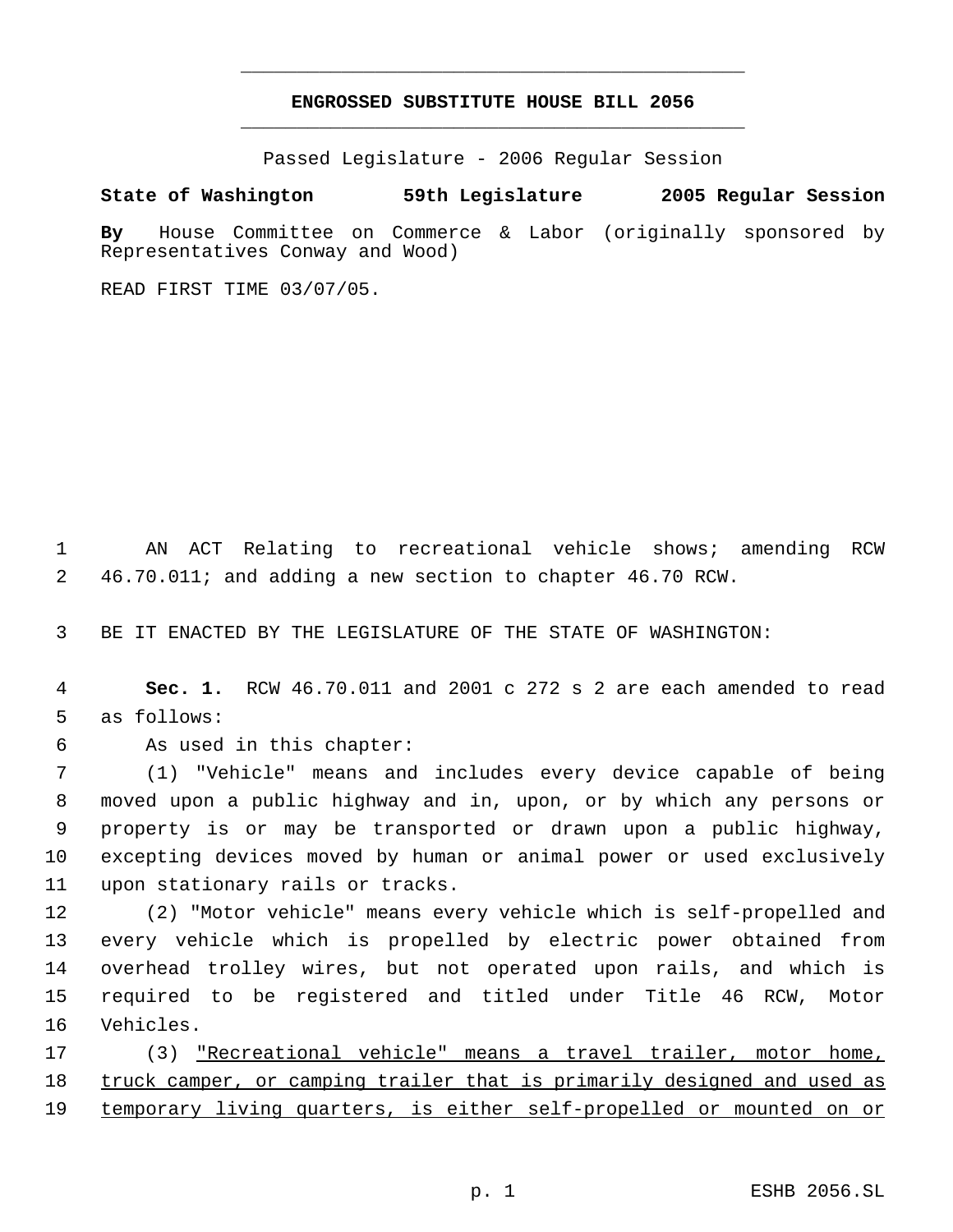drawn by another vehicle, is transient, is not occupied as a primary 2 residence, and is not immobilized or permanently affixed to a mobile home lot.

 (4) "Vehicle dealer" means any person, firm, association, 5 corporation, or trust, not excluded by subsection  $((+4))$  (5) of this section, engaged in the business of buying, selling, listing, exchanging, offering, brokering, leasing with an option to purchase, auctioning, soliciting, or advertising the sale of new or used vehicles, or arranging or offering or attempting to solicit or negotiate on behalf of others, a sale, purchase, or exchange of an interest in new or used motor vehicles, irrespective of whether the motor vehicles are owned by that person. Vehicle dealers shall be classified as follows:

 (a) A "motor vehicle dealer" is a vehicle dealer that deals in new or used motor vehicles, or both;

 (b) A "mobile home and travel trailer dealer" is a vehicle dealer that deals in mobile homes, park trailers, or travel trailers, or more 18 than one type of these vehicles;

 (c) A "miscellaneous vehicle dealer" is a vehicle dealer that deals in motorcycles or vehicles other than motor vehicles or mobile homes 21 and travel trailers or any combination of such vehicles;

 (d) A "recreational vehicle dealer" is a vehicle dealer that deals 23 in travel trailers, motor homes, truck campers, or camping trailers 24 that are primarily designed and used as temporary living quarters, are either self-propelled or mounted on or drawn by another vehicle, are 26 transient, are not occupied as a primary residence, and are not 27 immobilized or permanently affixed to a mobile home lot.

28  $((+4))$  (5) The term "vehicle dealer" does not include, nor do the licensing requirements of RCW 46.70.021 apply to, the following persons, firms, associations, or corporations:

 (a) Receivers, trustees, administrators, executors, guardians, or other persons appointed by, or acting under a judgment or order of, any court; or

(b) Public officers while performing their official duties; or

 (c) Employees of vehicle dealers who are engaged in the specific performance of their duties as such employees; or

 (d) Any person engaged in an isolated sale of a vehicle in which that person is the registered or legal owner, or both, thereof; or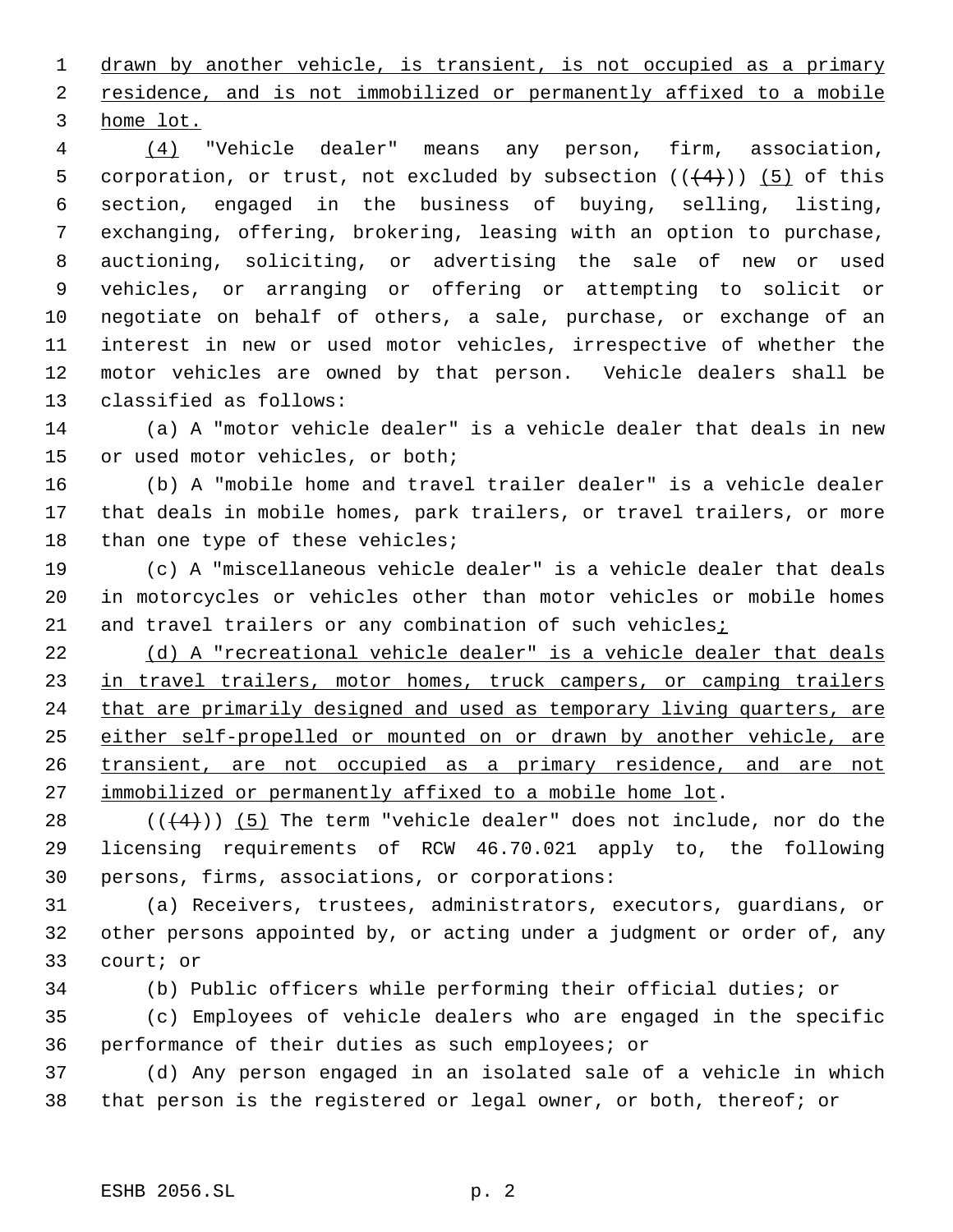(e) Any person, firm, association, corporation, or trust, engaged in the selling of equipment other than vehicles, subject to registration, used for agricultural or industrial purposes; or

 (f) A real estate broker licensed under chapter 18.85 RCW, or an affiliated licensee, who, on behalf of another negotiates the purchase, sale, lease, or exchange of a manufactured or mobile home in conjunction with the purchase, sale, exchange, rental, or lease of the land upon which the manufactured or mobile home is, or will be, located; or

 (g) Owners who are also operators of the special highway construction equipment or of the highway construction equipment for which a vehicle license and display vehicle license number plate is required as defined in RCW 46.16.010; or

 (h) Any bank, trust company, savings bank, mutual savings bank, savings and loan association, credit union, and any parent, subsidiary, or affiliate thereof, authorized to do business in this state under state or federal law with respect to the sale or other disposition of a motor vehicle owned and used in their business; or with respect to the acquisition and sale or other disposition of a motor vehicle in which the entity has acquired an interest as a lessor, lessee, or secured party; or

 (i) Any person who is regularly engaged in the business of acquiring leases or installment contracts by assignment, with respect to the acquisition and sale or other disposition of a motor vehicle in which the person has acquired an interest as a result of the business.

26  $((+5))$   $(6)$  "Vehicle salesperson" means any person who for any form of compensation sells, auctions, leases with an option to purchase, or offers to sell or to so lease vehicles on behalf of a vehicle dealer.

29  $((+6))$   $(7)$  "Department" means the department of licensing, which shall administer and enforce the provisions of this chapter.

31  $((\langle 7 \rangle)(8)$  "Director" means the director of licensing.

 ( $(\frac{48}{})$ ) (9) "Manufacturer" means any person, firm, association, corporation, or trust, resident or nonresident, who manufactures or assembles new and unused vehicles or remanufactures vehicles in whole or in part and further includes the terms:

 (a) "Distributor," which means any person, firm, association, corporation, or trust, resident or nonresident, who in whole or in part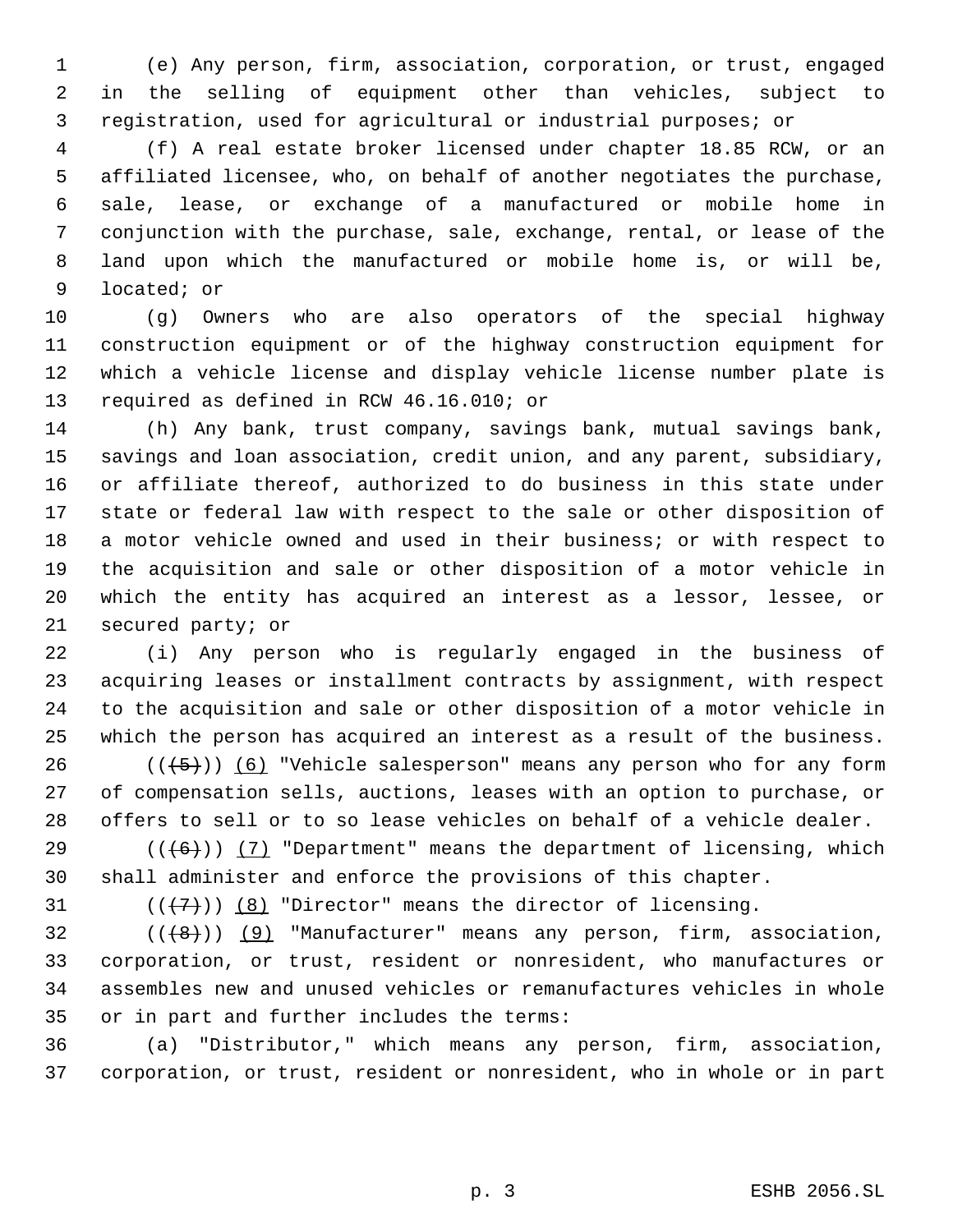offers for sale, sells, or distributes any new and unused vehicle to vehicle dealers or who maintains factory representatives.

 (b) "Factory branch," which means a branch office maintained by a manufacturer for the purpose of selling or offering for sale, vehicles to a distributor, wholesaler, or vehicle dealer, or for directing or supervising in whole or in part factory or distributor representatives, and further includes any sales promotion organization, whether a person, firm, or corporation, which is engaged in promoting the sale of new and unused vehicles in this state of a particular brand or make to vehicle dealers.

 (c) "Factory representative," which means a representative employed by a manufacturer, distributor, or factory branch for the purpose of making or promoting for the sale of their vehicles or for supervising or contracting with their dealers or prospective dealers.

15  $((+9))$   $(10)$  "Established place of business" means a location meeting the requirements of RCW 46.70.023(1) at which a vehicle dealer conducts business in this state.

18 (((10))) (11) "Principal place of business" means that dealer firm's business location in the state, which place the dealer designates as their principal place of business.

 $((+1)^2)$  (12) "Subagency" means any place of business of a vehicle dealer within the state, which place is physically and geographically separated from the principal place of business of the firm or any place of business of a vehicle dealer within the state, at which place the firm does business using a name other than the principal name of the firm, or both.

27 ( $(\frac{12}{12})$ ) (13) "Temporary subagency" means a location other than the principal place of business or subagency within the state where a licensed vehicle dealer may secure a license to conduct the business and is licensed for a period of time not to exceed ten days for a specific purpose such as auto shows, shopping center promotions, tent sales, exhibitions, or similar merchandising ventures. No more than six temporary subagency licenses may be issued to a licensee in any twelve-month period.

35  $((+13))$   $(14)$  "Wholesale vehicle dealer" means a vehicle dealer who buys and sells other than at retail.

 ( $(\overline{+14})$ )  $(15)$  "Retail vehicle dealer" means a vehicle dealer who may buy and sell at both wholesale and retail.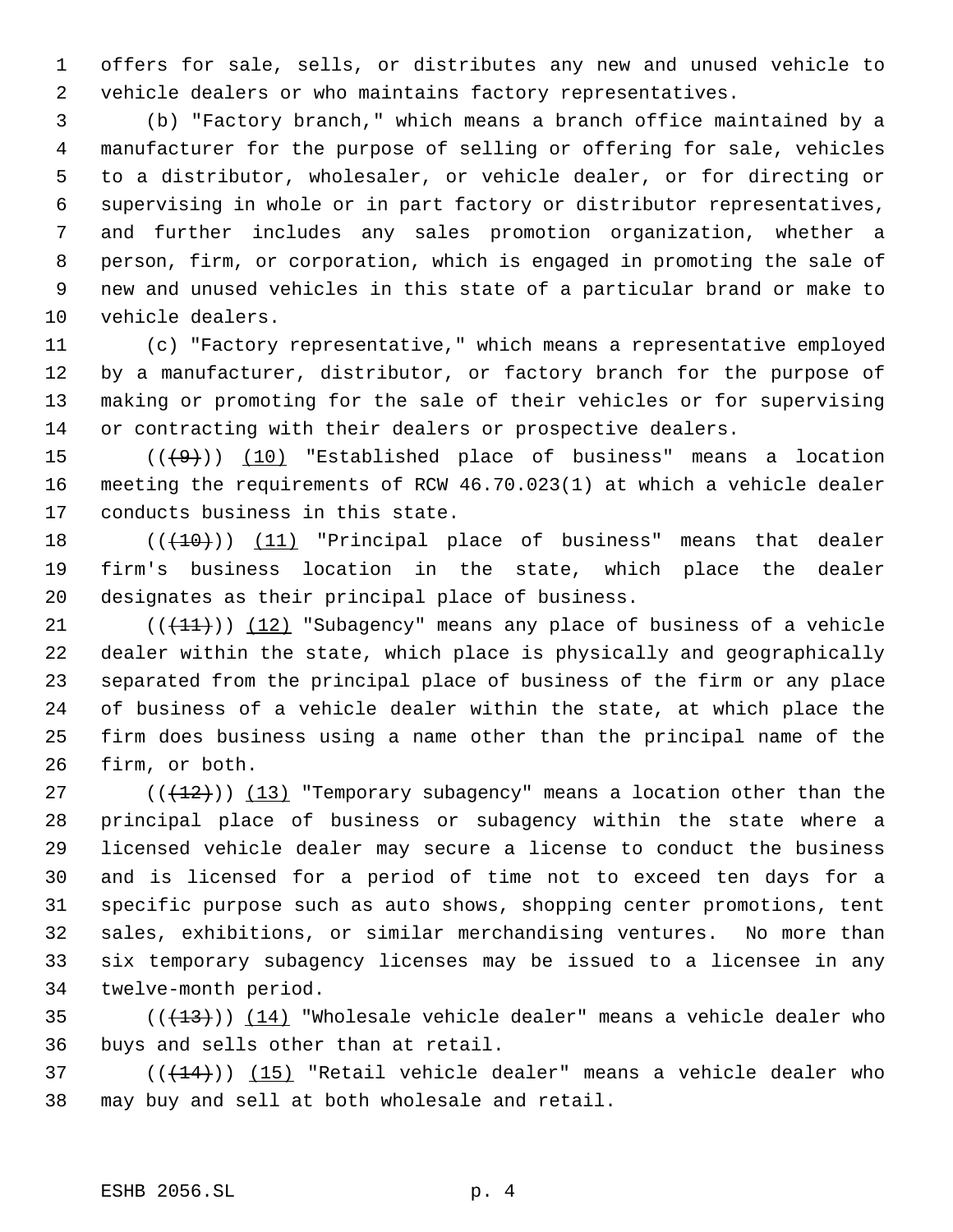1 (( $\left(\frac{15}{15}\right)$ ) (16) "Listing dealer" means a used mobile home dealer who makes contracts with sellers who will compensate the dealer for obtaining a willing purchaser for the seller's mobile home.

 (( $\left(\frac{16}{16}\right)$ ) (17) "Auction" means a transaction conducted by means of exchanges between an auctioneer and the members of the audience, constituting a series of oral invitations for offers for the purchase of vehicles made by the auctioneer, offers to purchase by members of the audience, and the acceptance of the highest or most favorable offer to purchase.

10 (( $\left(\frac{17}{17}\right)$ ) (18) "Auction company" means a sole proprietorship, partnership, corporation, or other legal or commercial entity licensed under chapter 18.11 RCW that only sells or offers to sell vehicles at auction or only arranges or sponsors auctions.

 $((+18))$  (19) "Buyer's agent" means any person, firm, partnership, association, limited liability company, limited liability partnership, or corporation retained or employed by a consumer to arrange for or to negotiate, or both, the purchase or lease of a new motor vehicle on behalf of the consumer, and who is paid a fee or receives other compensation from the consumer for its services.

 $((+19))$   $(20)$  "New motor vehicle" means any motor vehicle that is self-propelled and is required to be registered and titled under Title 46 RCW, has not been previously titled to a retail purchaser or lessee, and is not a "used vehicle" as defined under RCW 46.04.660.

 NEW SECTION. **Sec. 2.** A new section is added to chapter 46.70 RCW to read as follows:

 (1)(a) Before the department may issue a temporary subagency license to a recreational vehicle dealer engaged in offering new or new and used recreational vehicles for sale at a recreational vehicle show, a recreational vehicle dealer of new or new and used recreational vehicles shall submit to the department a manufacturer's written authorization for the sale and specifying the dates of the show, the location of the show, and the identity of the manufacturer's brand or model names of the new or used recreational vehicles.

 (b) The department may issue a temporary subagency license if the location of the show is within fifty miles of the recreational vehicle dealer's established place of business or permanent location. The department may issue a temporary subagency license for a show outside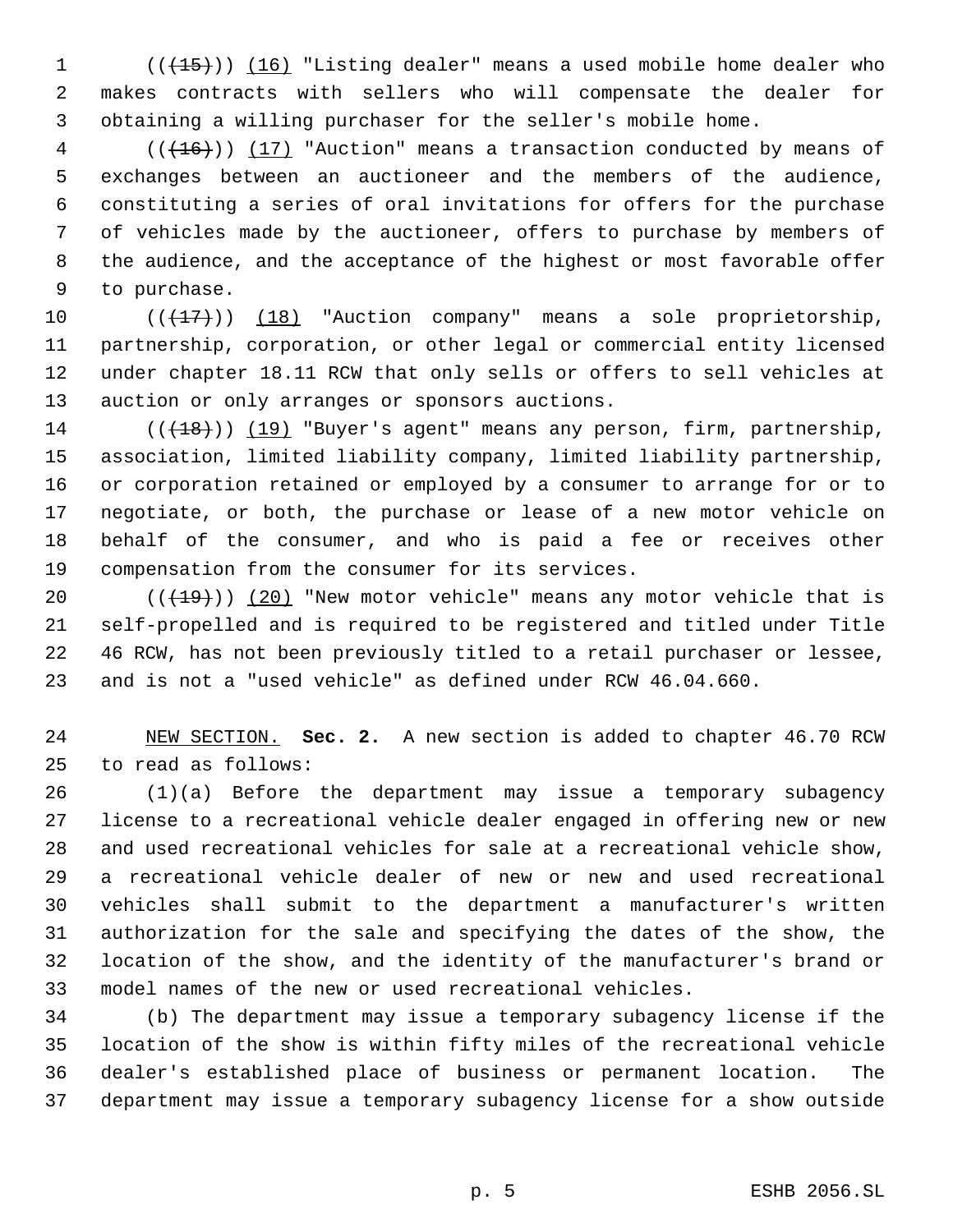fifty miles of the recreational vehicle dealer's established place of business or permanent location only if the product represented is new and is within the factory designated sales territory for each brand of new recreational vehicles to be offered for sale, and only those specific brands of new recreational vehicles may be offered for sale under the terms of the temporary subagency license.

 (2) Whenever three or fewer recreational vehicle dealers participate in a show under a temporary subagency license issued under this section, each recreational vehicle dealer shall conspicuously include all of the following information in all advertising and promotional materials designed to attract the public to attend the show:

 (a) Each recreational vehicle dealer's business name and the location of the recreational vehicle dealer's established place of business must be printed in a size equivalent to the second largest type used in the advertisement and must be placed at the top of the 17 advertisement; and

 (b) The manufacturer's brand or model names of those new recreational vehicles being offered for sale; and

 (c) If the recreational vehicles being offered for sale are used, the word "used" must immediately precede the identification of the brand name of the model or be immediately adjacent to the depiction of used vehicles.

 (3) Notwithstanding other provisions of this chapter, no more than two temporary subagency licenses may be issued to a recreational vehicle dealer engaged in offering new or new and used recreational vehicles for sale for events with three or fewer recreational vehicle dealers participating, and no more than six temporary subagency licenses may be issued to a recreational vehicle dealer in any twelve- month period for events including four or more recreational vehicle dealers.

 (4) The legislature finds that the practices covered by this section are matters vitally affecting the public interest for the purpose of applying the consumer protection act, chapter 19.86 RCW. Violations of this section are not reasonable in relation to the development and preservation of business. A violation of this section is an unfair or deceptive act in trade or commerce and an unfair method